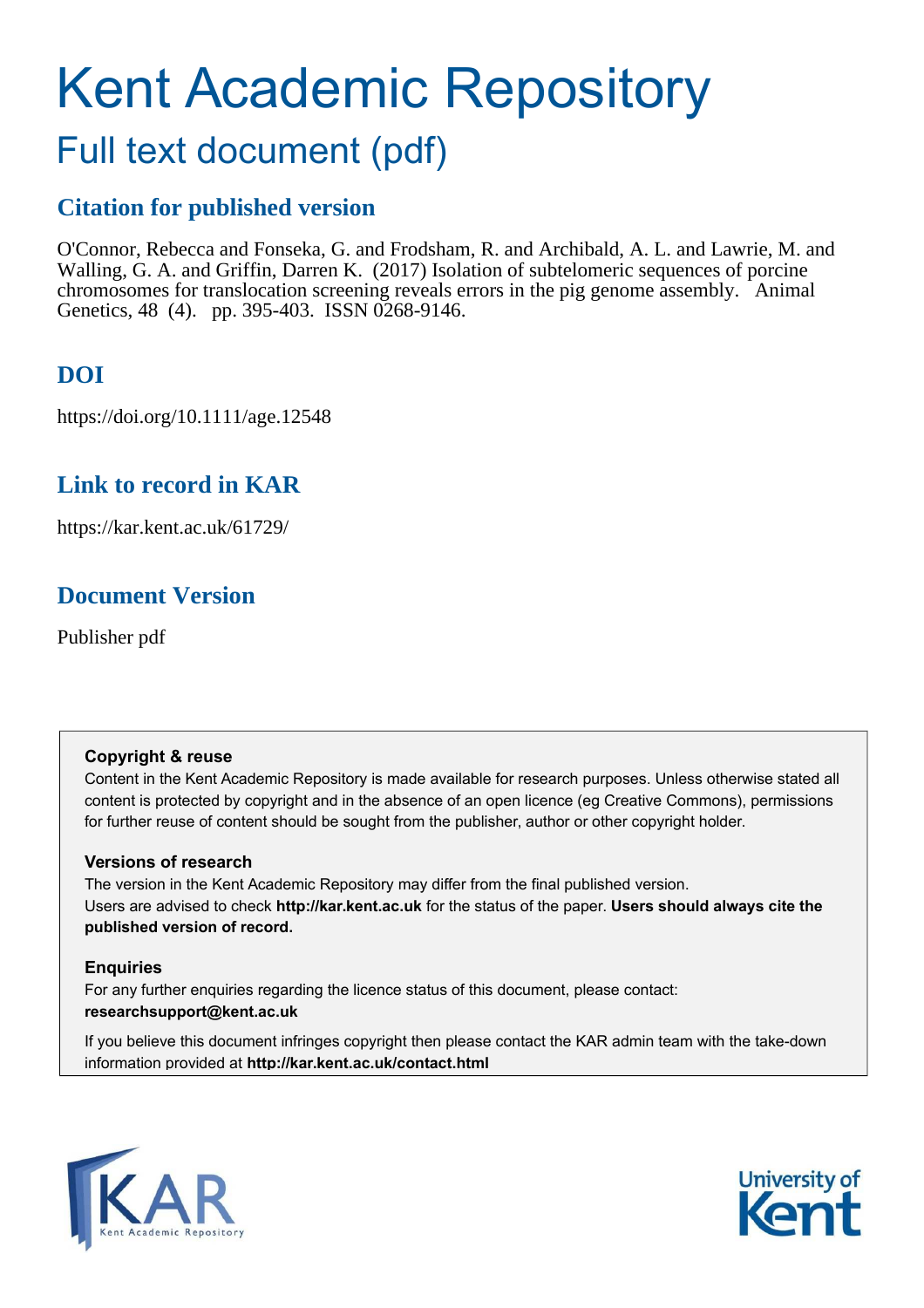#### ANIMAL GENETICS Immunogenetics, Molecular Genetics<br>and Functional Genomics

## Isolation of subtelomeric sequences of porcine chromosomes for translocation screening reveals errors in the pig genome assembly

### R. E. O'Connor\*, G. Fonseka $^\dagger$ , R. Frodsham $^\dagger$ , A. L. Archibald $^\ddagger$ , M. Lawrie $^\dagger$ , G. A. Walling $^{\S}$  and D. K. Griffin\*

\*School of Biosciences, University of Kent, Canterbury CT2 7AF, UK. †Cytocell Ltd, Newmarket Road, Cambridge, UK. ‡ The Roslin Institute, R(D)SVS, University of Edinburgh, Division of Genetics and Genomics, Easter Bush, Midlothian EH25 9RG, UK. <sup>\$</sup>JSR Genetics, Southburn, Driffield, North Humberside YO25 9ED, UK.

**Summary** Balanced chromosomal aberrations have been shown to affect fertility in most species studied, often leading to hypoprolificacy (reduced litter size) in domestic animals such as pigs. With an increasing emphasis in modern food production on the use of a small population of high quality males for artificial insemination, the potential economic and environmental costs of hypoprolific boars, bulls, rams etc. are considerable. There is therefore a need for novel tools to facilitate rapid, cost-effective chromosome translocation screening. This has previously been achieved by standard karyotype analysis; however, this approach relies on a significant level of expertise and is limited in its ability to identify subtle, cryptic translocations. To address this problem, we developed a novel device and protocol for translocation screening using subtelomeric probes and fluorescence *in situ* hybridisation. Probes were designed using BACs (bacterial artificial chromosomes) from the subtelomeric region of the short (p-arm) and long (q-arm) of each porcine chromosome. They were directly labelled with FITC or Texas Red (p-arm and q-arm respectively) prior to application of a 'Multiprobe' device, thereby enabling simultaneous detection of each individual porcine chromosome on a single slide. Initial experiments designed to isolate BACs in subtelomeric regions led to the discovery of a series of incorrectly mapped regions in the porcine genome assembly (from a total of 82 BACs, only 45 BACs mapped correctly). Our work therefore highlights the importance of accurate physical mapping of newly sequenced genomes. The system herein described allows for robust and comprehensive analysis of the porcine karyotype, an adjunct to classical cytogenetics that provides a valuable tool to expedite efficient, cost effective food production.

Keywords bacterial artificial chromosome, food production, hypoprolificacy, karyotype

#### Introduction

The domestic pig (*Sus scrofa domesticus*) provides 43% of meat consumed worldwide, making it the leading source of meat protein globally (US Department of Agriculture 2015). Purebred boars selected for their genetic merit are used at the top (nucleus) level of the breeding pyramid, meaning that any fertility problems in these animals could significantly reduce litter sizes throughout the breeding population. This ultimately leads to a reduction in food production

Address for correspondence

D. K. Griffin, School of Biosciences, University of Kent, Canterbury CT2 7AF, UK. E-mail: d.k.griffin@kent.ac.uk

Accepted for publication 02 November 2016

and higher environmental costs per mating animal, issues that are perpetuated further through an increasing emphasis on artificial insemination (AI) (Kahn & Line 2010).

Semen used in AI preparations is routinely assessed for parameters that are considered to be indicative of fertility such as sperm concentration, morphology and motility. Evidence suggests that these parameters are, in fact, not reliable indicators of prolificacy (Gadea 2005). Indeed, the primary identification of boars that exhibit hypoprolificacy is deduced from both litter sizes and 'non-return rates', i.e. the proportion of sows/gilts served by that boar that return to heat (i.e. fail to conceive) after 21 days. With a gestation length of  $114 \pm 2$  days and an average born alive litter size of 12 piglets, each sow can produce around 23 slaughter pigs per year, assuming there are no fertility problems (BPEX 2014). In addition, fertility is assessed using

© 2017 The Authors. Animal Genetics published by John Wiley & Sons Ltd 1

on behalf of Stichting International Foundation for Animal Genetics.

This is an open access article under the terms of the [Creative Commons Attribution](http://creativecommons.org/licenses/by/4.0/) License, which permits use,

distribution and reproduction in any medium, provided the original work is properly cited.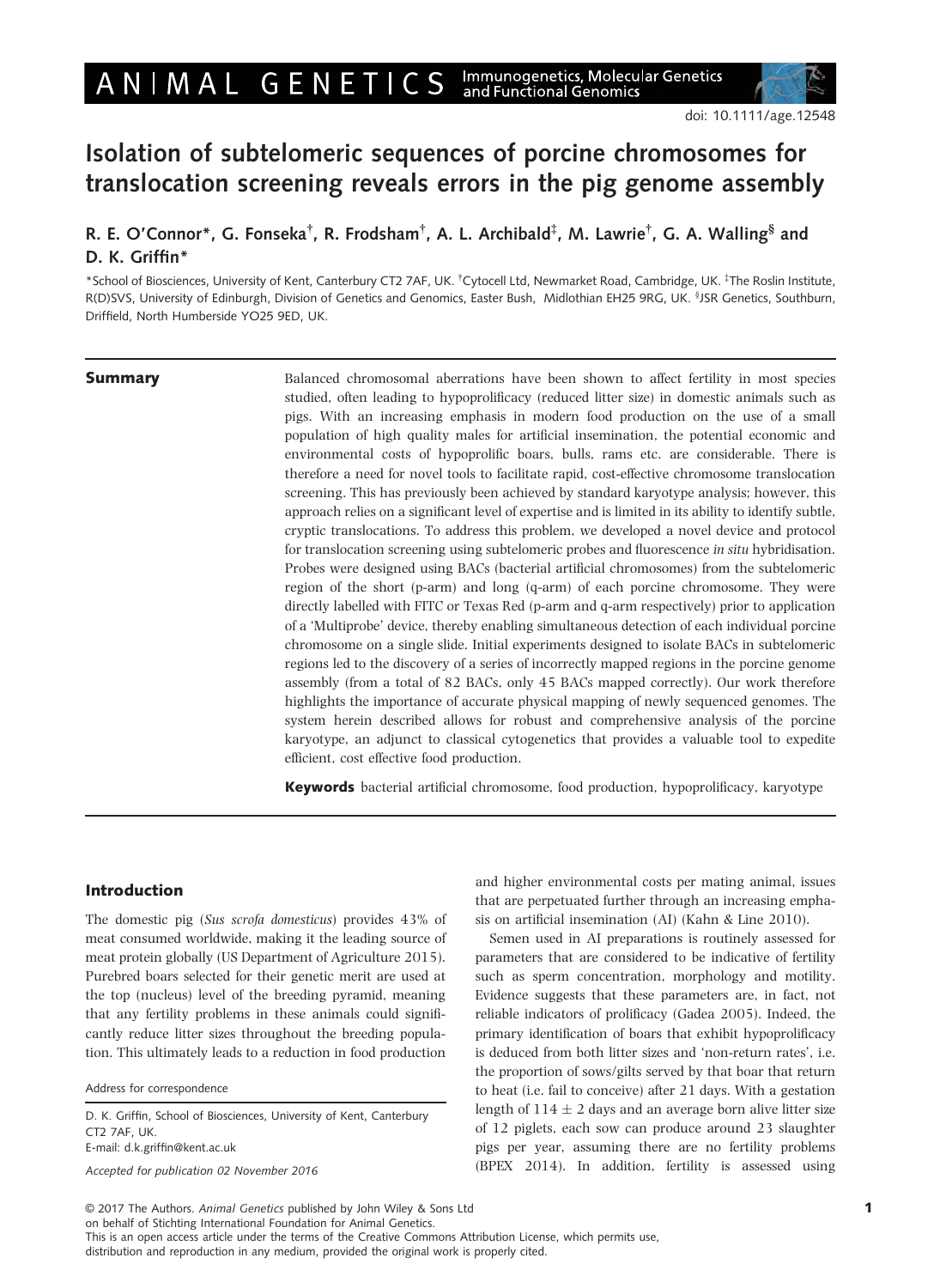#### 2 O'Connor et al.

farrowing rates, which indicate how many litters are produced against how many sows were originally served (ideally >85%) (Gadea *et al.* 2004). The mating of hypoprolific boars into the sow population can have a significant effect on non-return rates and litter sizes, in some cases reducing the number of piglets in a litter by up to 50%. In order to prevent the perpetuation of reduced fertility, the identification and elimination of hypoprolific boars from the breeding population is a priority, particularly given rising global populations and increasing demand for meat products, with per capita consumption of pig meat expected to reach 15.1 kg/year by 2030 (Bruinsma 2003).

Balanced chromosomal rearrangements occur frequently in pigs and are seen in as many as 0.47% of AI boars awaiting service (Ducos *et al.* 2007). Over 130 reciprocal translocations have been identified, with chromosomes 1, 7, 14 and 15 the most frequently involved (Rothschild & Ruvinsky 2011). Reciprocal translocations adversely affect reproductive performance in pigs by causing a reduction in litter size due to high mortality among early embryos. Approximately 50% of boars exhibiting hypoprolificacy are reciprocal translocation carriers, even though they have a normal phenotype and semen parameters (Rodríguez *et al.*) 2010). Balanced translocations are considered to be the primary reason for hypoprolificacy in pigs due to the generation of unbalanced gametes and subsequent partially aneuploid conceptuses that lead to early loss of zygotes and ultimately litters that are 25–50% smaller than would be expected (Gustavsson 1990; Pinton *et al.* 2000).

Since the latter part of the 20th century, several continental European programmes of chromosomal screening have been established, with the largest centre of pig screening being based at the National Veterinary School of Toulouse, France (Ducos *et al.* 2008). This has led to the identification of a significant number of chromosomal rearrangements in otherwise phenotypically normal boars. However, since this period, there has been a reduction in the number of laboratories that perform animal cytogenetics (with approximately 10–15 operating worldwide, mostly in Europe) (Ducos *et al.* 2008).

Current translocation screening is performed by Giemsabanding (G-banding) and routine karyotyping. Although this is simple and cost effective, it requires specialist knowledge of the porcine karyotype and is limited in its ability to detect translocations smaller than 2–3 Mb in size, especially if bands of similar intensity are exchanged. Moreover, even in the best laboratories, preparations of sub-optimal quality (e.g. yielding few preparations, which are difficult to analyse) can occasionally arise. Such is the nature of biological systems, and in these cases, molecular cytogenetics can aid detection protocols. The recent sequencing of the pig genome provided the tools through which molecular cytogenetic resources can be identified and developed for more accurate and unequivocal translocation screening. Results from our own laboratory provided

evidence that the strategy of assembling the swine genome clone-by-clone ahead of whole genome sequencing provided the ability to select a clone for fluorescence *in situ* hybridisation (FISH) with 100% confidence that it would map to the predicted chromosomal position. That is, of 71 clones selected, all mapped to the predicted chromosome band (Groenen *et al.* 2012).

In humans, Knigh *et al.* (1997) demonstrated an approach through which cryptic (sub-microscopic) translocations could be identified in humans using a FISH strategy that involved 24 individual hybridisations (one for each chromosome) on a single slide. By hybridising to the subtelomeric regions of the short (p) and long (q) arms of each chromosome, each in a different colour, any chromosome translocation is clearly visible, even to the untrained eye. This approach has been used extensively in clinical cytogenetics (Horsley *et al.* 1998; Dawson *et al.* 2002; Ravnan *et al.* 2006) and, to some degree, in pigs (Mompart *et al.* 2013). The purpose of the current study was to develop these investigations further to generate a panel of equivalent porcine FISH probes, extending the study by Knight *et al.* to develop a porcine version of the human system. The aim was to employ a strategy that would significantly increase the speed and accuracy of boar translocation screening, the ultimate objective being the identification and removal of hypoprolific boars from the breeding population. This could potentially improve efficiency as well as reduce the cost and environmental footprint of global meat production.

#### Materials and methods

#### Chromosome preparations

In order to generate the material for screening and for the identification of potential translocation carriers, we established a routine karyotyping service for UK companies wishing to screen their boars for translocations. Blood samples were provided by three of the UK's leading pig breeding companies (JSR Genetics, ACMC and Genus PIC). Heparinized blood samples were cultured for 72 h in PB MAX Karyotyping medium (Invitrogen) at 37 °C, 5% CO<sub>2</sub>. Cell division was arrested by adding colcemid at a concentration of  $10.0 \mu g/ml$  (Gibco) for  $35 \text{ min}$  before hypotonic treatment with 75 <sup>M</sup> KCl and fixation to glass slides using 3:1 methanol:acetic acid. Metaphases for karyotyping were stained with DAPI in VECTASHIELD® antifade medium (Vector Laboratories). Image capturing was performed using an Olympus BX61 epifluorescence microscope with a cooled CCD camera and SmartCapture (Digital Scientific UK) system. SMARTTYPE software (Digital Scientific UK) was used for karyotyping purposes after being custom-adapted for porcine karyotyping according to the standard karyotype as established by the Committee for the Standardized Karyotype of the Domestic Pig (Gustavsson 1988). All staff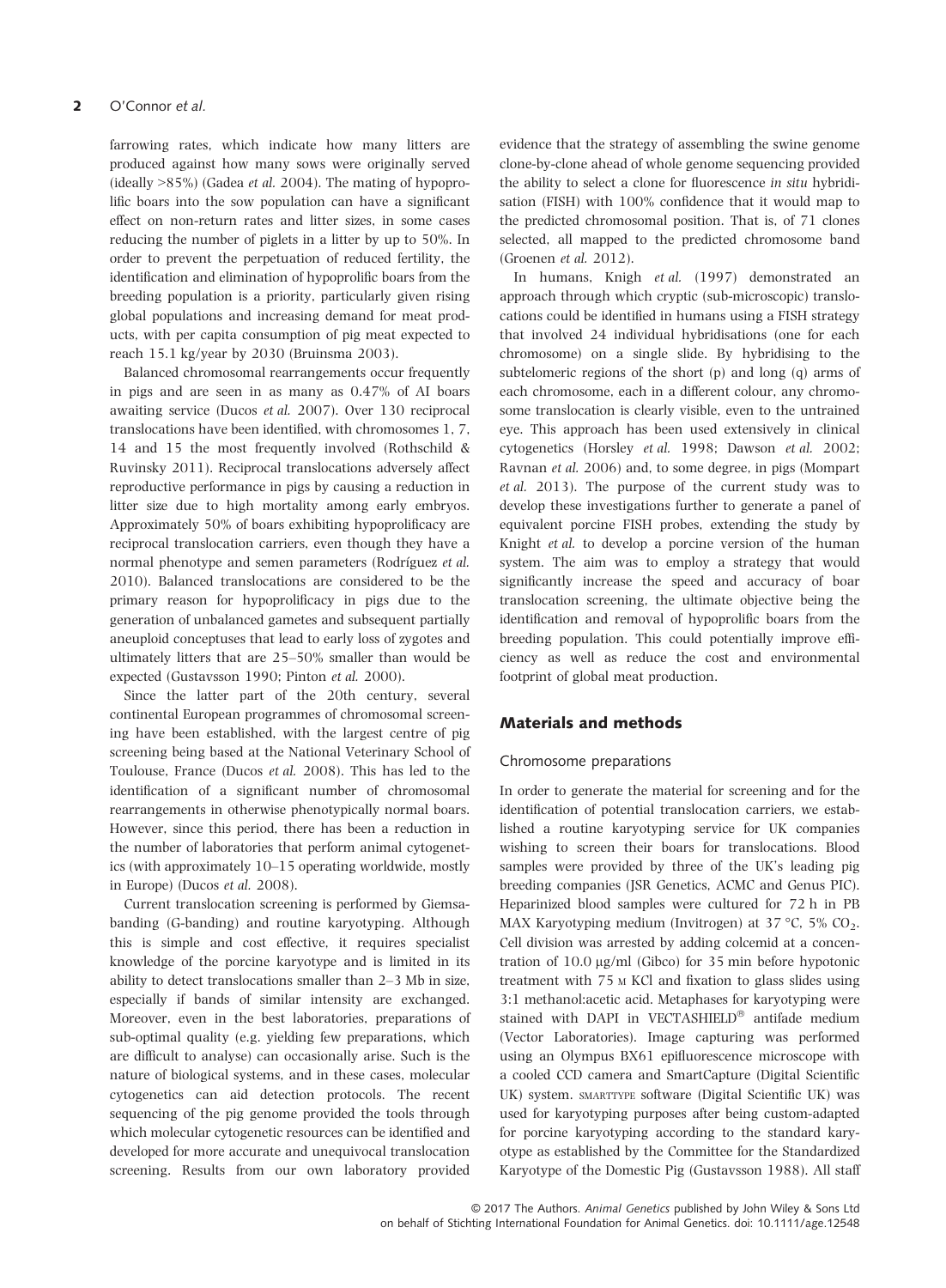were trained in the analysis of porcine chromosomes using the in-house developed program KARYOLAB PORC (Payne *et al.* 2009).

#### Selection and preparation of subtelomeric bacterial artificial chromosome clones for fluorescence in situ hybridisation

Bacterial artificial chromosome (BAC) clones of approximately 150 kb in size were selected using the Sscrofa Version 10.2 NCBI database [\(www.ncbi.nlm.nih.gov\)](http://www.ncbi.nlm.nih.gov) for each autosome and the X chromosome. A lack of available BACs for the Y chromosome meant that this chromosome was excluded from the study. End-sequenced BACs in the subtelomeric region of the p-arm and q-arm of each chromosome with unique placement in the genome were identified and ordered from both the PigE-BAC library (Anderson *et al*. 2000) and the CHORI-242 Porcine BAC library (BACPAC). BAC DNA was isolated using the Qiagen Miniprep Kit, the products of which were then amplified and directly labelled by nick translation with FITC-Fluroescein-12-UTP (Roche) for p-arm probes and Texas Red-12-dUTP (Invitrogen) for q-arm probes prior to purification.

#### Development of a novel Multiprobe device for translocation screening

Fluorescently labelled probes were diluted to a concentration of  $10 \text{ ng}/\mu l$  in sterile distilled water along with competitor DNA (Porcine Hybloc, Applied Genetics Laboratories). Each probe combination contained a probe isolated from the distal p-arm (labelled in FITC) and distal q-arm (labelled in Texas Red) from a single chromosome. For acrocentric chromosomes, the most proximal sequence was isolated (for simplicity's sake, these were individually assigned with the chromosome number followed by the letter p in green type and the letter q in red type, as indicated in Fig. S1).

The new device was based on the work of Knight *et al.* (1997) using a proprietary Chromoprobe Multiprobe<sup>®</sup> System device manufactured by Cytocell Ltd. in the UK. Each probe combination (e.g. 1pq) was air dried onto a square of the device in the orientation indicated in Fig. S1. The corresponding glass slide was subdivided into 24 squares designed to align to the 24 squares on the device upon which chromosome suspensions were fixed.

#### Fluorescence in situ hybridisation

Fixed metaphase preparations on the slide were dehydrated through an ethanol series (2 min each in  $2 \times$  sodium saline citrate, 70%, 85% and 100% ethanol at room temperature). One microlitre of formamide-based hybridisation buffer (Cytocell Hyb I) was pipetted onto each square of

#### Pig subtelomeric sequences and translocation screening 3

the device in order to resuspend the probes. The glass slide was aligned over the device (containing the rehydrated probes), pressed together and warmed on a 37 °C hotplate for 10 min. Probe and target DNA were subsequently denatured on a 75 °C hotplate for 5 min prior to hybridisation overnight in a dry hybridisation chamber in a 37 °C water bath. Following hybridisation, slides were washed (2 min in  $0.4 \times$  sodium saline citrate at 72 °C; 30 s in 2 $\times$ sodium saline citrate/0.05% Tween 20 at room temperature), then counterstained using DAPI in VECTASHIELD® anti-fade medium. Images were captured using an Olympus BX61 epifluorescence microscope with cooled CCD camera and SmartCapture (Digital Scientific UK) system. Each square of the slide was examined under the microscope, and a minimum of five metaphase spreads per square were captured. Where the probes in an individual square were shown to map to more than two chromosomes, the remaining squares were analysed to verify which of the other chromosomes were involved in the translocation. In the development phase, chromosome preparations from multiple animals were used to verify correct mapping of each BAC.

#### Results and discussion

#### Karyotype analysis

Karyotypes were successfully produced via a newly developed in-house service for a total of 230 boars from different breeding populations with an average of 10 karyotypes created per boar. Four translocation carriers were identified by classical cytogenetics with no abnormalities identified in the remainder. The translocations were as follows  $t(1:2)$ , t (7:10) (see Fig. 2), t(7:12) and t(13:15).

#### Development of the Multiprobe device

A total of 82 BACs were tested, of which ultimately 45 mapped correctly and 37 did not map as anticipated. All FITC-labelled probes mapped to the expected locus at or near the p-terminus of the chromosome with the exception of the BAC for chromosome 1p (PigE-134L21), which actually mapped to chromosome 8), along with a BAC for chromosome 10p (PigE-231H10), which mapped to chromosome 3, and three BACs originally assigned to chromosome 9p, which mapped to the centromeric region of chromosome 9. After the selection of alternative BACs, signals were observed at the appropriate end of the chromosome. Surprisingly, 32 of the 51 probes that were originally assigned to the q-terminus of specific chromosomes mapped to a place in the genome other than that which was predicted. Of these, 24 clones (75%) mapped to the correct chromosome but not to the q-terminus. An example is given in Fig. 2 for chromosome 15, and the full list given in Table 1.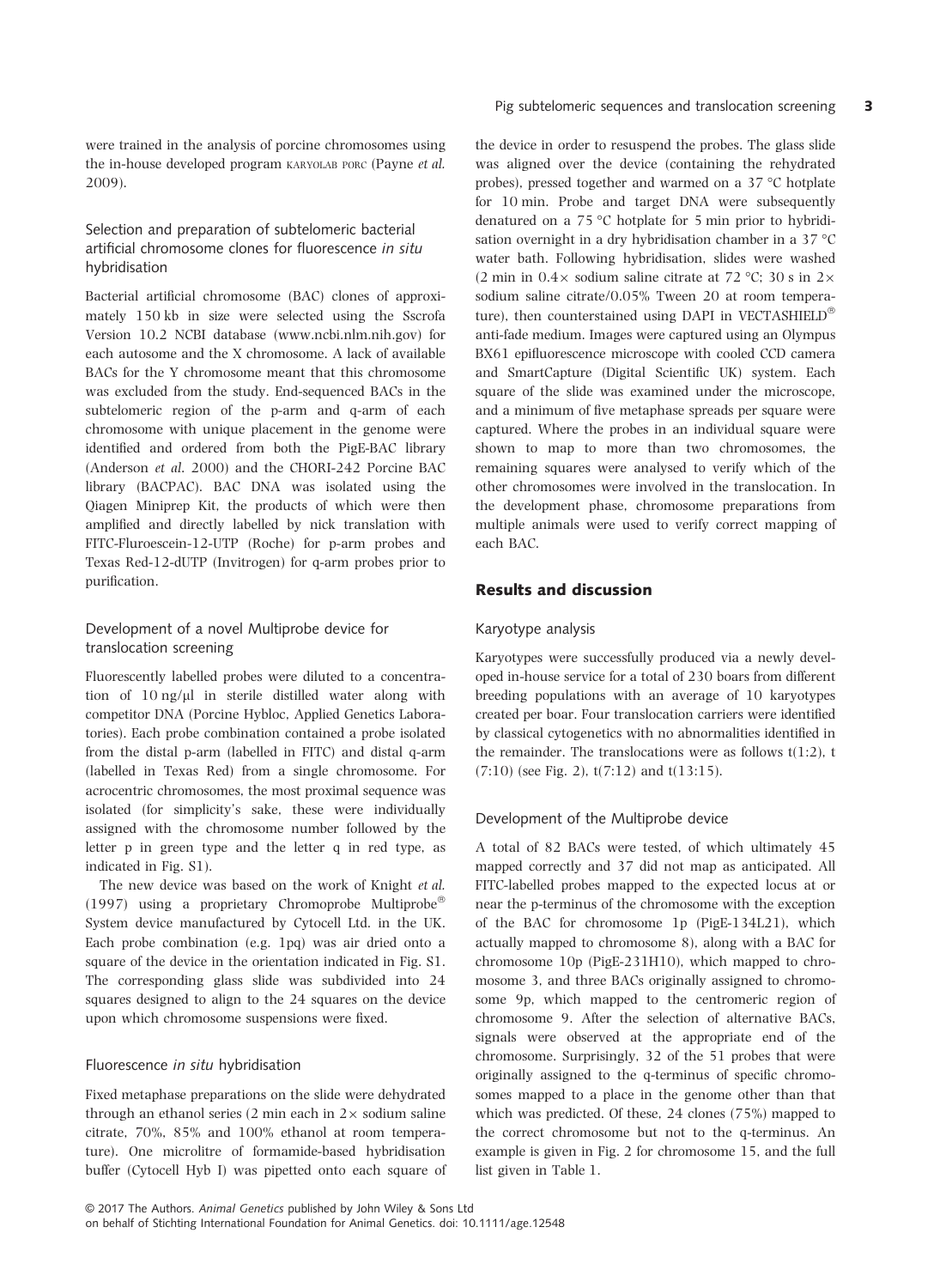

Figure 1 Standard DAPI-banded karyotype of a boar carrying a 7:10 reciprocal translocation.



Figure 2 Clone ID PigE-108N22 labelled in Texas Red, which should map to the distal end of SSC15 but appears halfway along this acrocentric chromosome. The FITC-labelled probe mapped correctly. Scale bar 10 um.

The results therefore indicated that probes assigned to the q-arm were frequently incorrectly mapped, with the majority of probes mapping to the correct chromosome but the incorrect locus. Correctly mapping q-arm probes were eventually assigned by choosing BACs (using an *in silico* approach) that were assigned to larger, fully mapped contigs closest to the q-terminus.

Ultimately, a device was developed and tested rigorously that gave bright, punctate signals (one green, one red) for each chromosome. Examples of the signals on chromosome 1 in a chromosomally normal preparation are given in Fig. 3. The newly developed Multiprobe strategy was applied to 21 chromosomally normal preparations and each translocation carrier in order to confirm the cytogenetic diagnosis. The device confirmed the diagnosis of the following translocations:  $t(1:2)$ ,  $t(7:10)$  (Figs. 4 & 5),  $t(7:12)$  and  $t(13:15)$ . Moreover, no abnormalities were seen in the other preparations. A full list of subtelomeric BACs that give bright signals on the appropriate chromosome arms is shown in Table 2.

An additional boar that had previously been diagnosed as karyotypically normal was retested using the Multiprobe device, which revealed a chromosome translocation between chromosomes 5 and 6 that was missed by classical karyotyping (Fig. 6). Further analysis with chromosome painting for porcine chromosomes 5 and 6 on this boar revealed a cryptic translocation with the distal portions of the two chromosomes exchanged (Fig. 7). Karyotyping was limited by sub-optimal quality of the original chromosome preparation, however results produced using the FISH approach clearly identified the translocation despite the poor preparation and the small size of the translocation.

Results of this study provide proof of principle of an approach that can be used successfully to diagnose chromosomal translocations that directly impact fertility in pigs at a resolution previously difficult to achieve by standard karyotyping. There are three advantages of using this approach over classical karyotyping. The first is that it detects more cryptic translocations than standard karyotyping otherwise would. The boar indicated in this study is an example. Indeed, the fact that a previously undetected cryptic translocation was identified would suggest that the actual number of translocations in the boar breeding population might in fact be significantly higher than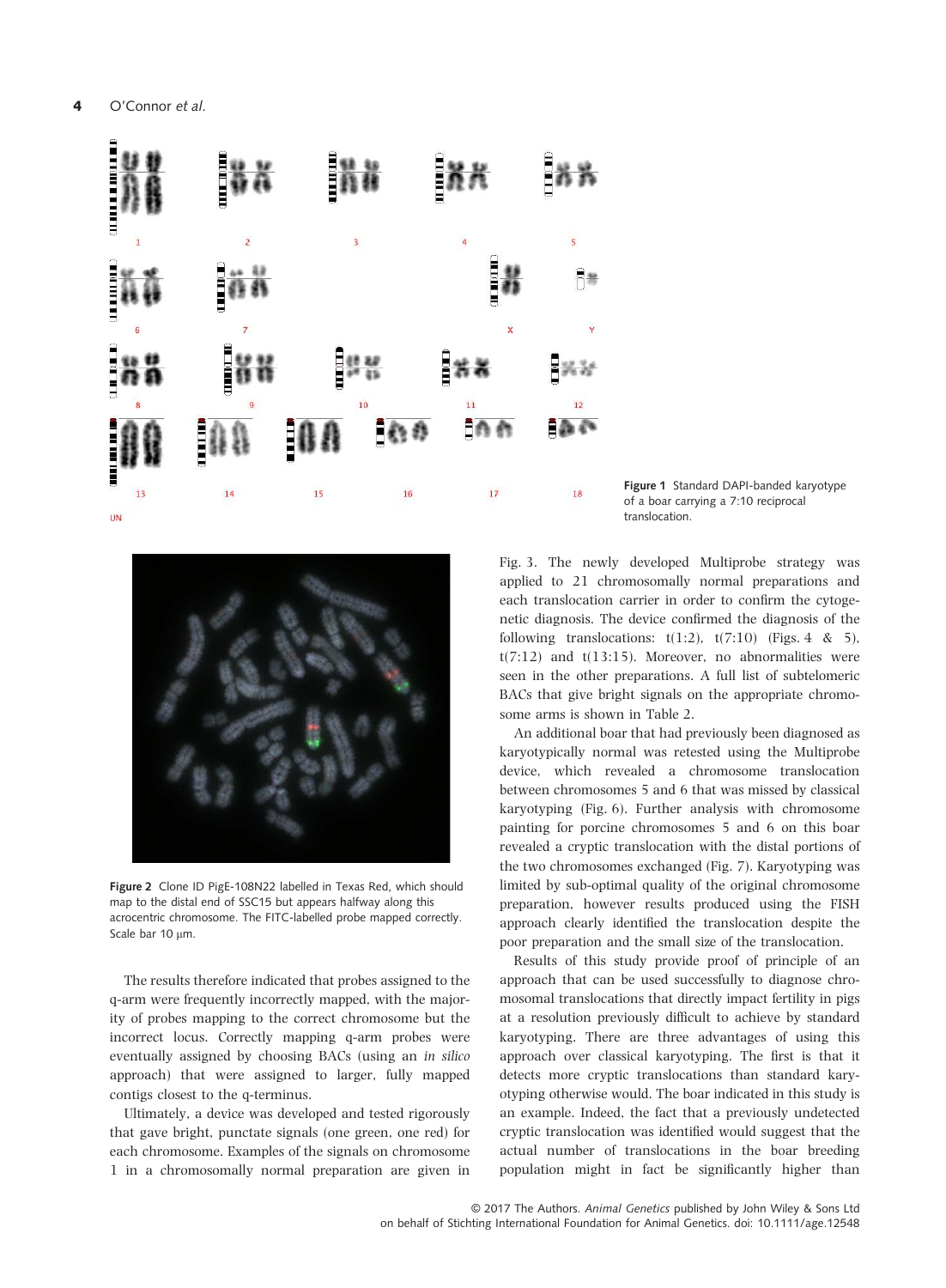Table 1 Incorrectly mapped porcine bacterial artificial chromosomes (BACs) and their assignment in the pig genome as revealed by fluorescence in situ hybridisation (FISH).

| Arm<br>Chromosome |   | Clone name   | FISH assignment                 | Same chromosome? |  |  |
|-------------------|---|--------------|---------------------------------|------------------|--|--|
| 1                 | p | PigE-134L21  | 8 p-arm                         | No               |  |  |
| 1                 | q | CH242-137C1  | 10 centromere                   | <b>No</b>        |  |  |
| 1                 | q | CH242-35I10  | Multiple                        | No               |  |  |
| 1                 | q | CH242-83P21  | 7 centromere                    | No               |  |  |
| $\overline{2}$    | q | CH242-188K23 | 2 centromere                    | Yes              |  |  |
| 2                 | q | CH242-230M23 | 2 centromere                    | Yes              |  |  |
| $\overline{2}$    | q | CH242-441A1  | 2 centromere                    | Yes              |  |  |
| 2                 | q | PigE-117G14  | 2 p-arm                         | Yes              |  |  |
| 3                 | q | CH242-265K24 | 3 p-arm                         | Yes              |  |  |
| 3                 | q | PigE-221G14  | 3 p-arm                         | Yes              |  |  |
| 3                 | q | PigE-264D16  | 3 p-arm                         | Yes              |  |  |
| 5                 | q | CH242-133F9  | 5 p-arm                         | Yes              |  |  |
| 5                 | q | CH242-288F8  | 5 p-arm                         | Yes              |  |  |
| 5                 | q | PigE-127K14  | 5 p-arm                         | Yes              |  |  |
| 5                 | q | PigE-178M22  | 5 p-arm                         | Yes              |  |  |
| 7                 | q | CH242-272F22 | 7 centromere                    | Yes              |  |  |
| 7                 | q | CH242-518F14 | 7 centromere                    | Yes              |  |  |
| 7                 | q | PigE-208I10  | 3 q-arm                         | <b>No</b>        |  |  |
| 7                 | q | PigE-230H8   | 7 centromere                    | Yes              |  |  |
| 7                 | q | PigE-75E21   | 7 mid q-arm                     | Yes              |  |  |
| 9                 | p | CH242-215O14 | 9 centromere                    | Yes              |  |  |
| 9                 | p | CH242-44O5   | 9 centromere                    | Yes              |  |  |
| 9                 | p | CH242-178L4  | 9 centromere                    | Yes              |  |  |
| 10                | p | PigE-231H10  | 3 p-arm                         | No               |  |  |
| 10                | q | CH242-237D22 | 10 centromere                   | Yes              |  |  |
| 10                | q | CH242-36D16  | 10 q-arm + extra signal on $1q$ | Yes              |  |  |
| 10                | q | PigE-60N24   | 1 centromere                    | No               |  |  |
| 11                | q | PigE-199B10  | 11 p-arm                        | Yes              |  |  |
| 11                | q | PigE-232N19  | 11 p-arm                        | Yes              |  |  |
| 15                | q | PigE-108N22  | 15 mid q-arm                    | Yes              |  |  |
| 16                | q | CH242-4G9    | 16 p-arm                        | Yes              |  |  |
| 16                | q | PigE-124C22  | 16 p-arm                        | Yes              |  |  |
| 16                | q | PigE-173H6   | 16 p-arm                        | Yes              |  |  |
| 17                | q | PigE-112L22  | 10 centromere                   | No               |  |  |
| 18                | q | PigE-141l21  | 6 p-arm                         | No               |  |  |
| X                 | q | CH242-447L20 | X p-arm                         | Yes              |  |  |
| X                 | q | PigE-214O4   | 13 centromere                   | No               |  |  |

previously reported. It is possible that these karyotypically cryptic and unreported translocations are seen more frequently than expected but that the routine use of multiple inseminations per sow may be diluting the effect on the farrowing rates. The boar with a cryptic translocation in this study had a significantly reduced farrowing rate and interestingly also had a significantly lower 'born dead' rate, suggesting that the translocation in this case results in early embryonic loss. It would appear that the production of unbalanced gametes caused by the translocation in question results in embryos that are not compatible with early life, causing early embryo mortality in a pattern that is also seen in humans (Tempest & Simpson 2010). In humans, reciprocal translocations arise more frequently *de novo* rather than from being inherited from a carrier parent (Tempest & Simpson 2010). It would therefore be reasonable to suggest that the same pattern of familial inheritance applies to pigs and other animals. The *de novo* nature of

these translocations supports the theory that all boars awaiting service should be screened chromosomally to reduce the risk of using a hypoprolific animal for breeding purposes. In fact, despite over 130 reciprocal translocations being reported in the literature, to date this is the first reported translocation to have occurred between chromosomes 5 and 6, suggesting that this fits that category (Rothschild & Ruvinsky 2011). Secondly, as in this case, when preparations are sub-optimal, this approach provides necessary 'back-up' to ensure accurate diagnosis. That is, provided FISH signals are clear enough, confident diagnosis can be made on a single metaphase, regardless of the length of the chromosomes.

The final issue is that the device permits analysis by individuals who are less well trained in karyotype analysis. Twenty years of experience of teaching students to karyotype human and pig karyotypes (Gibbons *et al.* 2003; Morris *et al.* 2007) has demonstrated that the technical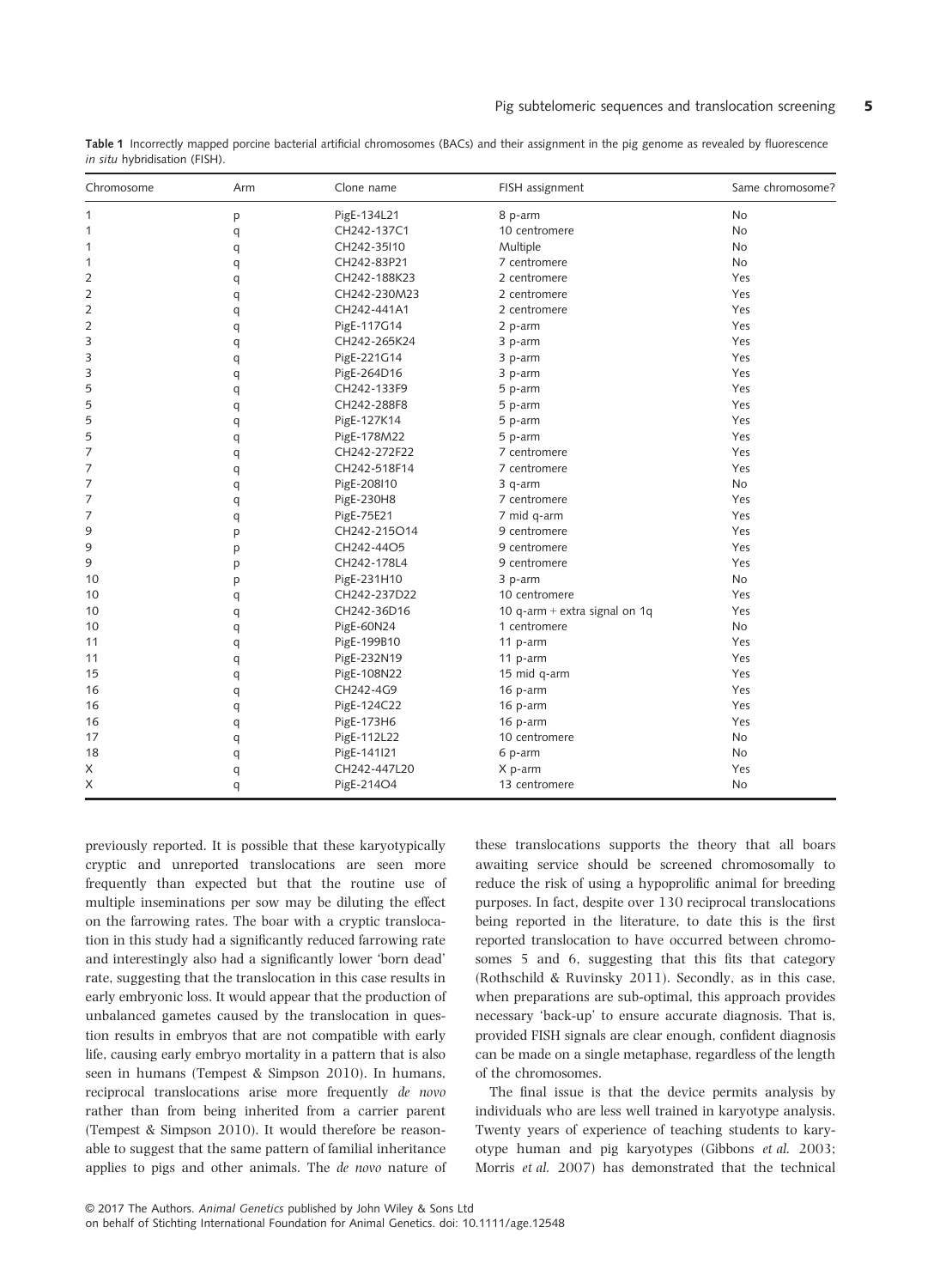

Figure 3 FISH image of correctly mapping bacterial artificial chromosome (BAC) clones for chromosome 1 tested on a chromosomally normal sample showing clear, punctate signals. Scale bar 10  $\mu$ m.



Figure 4 Labelled probes for Sus scrofa chromosome 7 (SSC7) illustrating a reciprocal translocation between SSC7 and SSC10. Scale  $bar 10 \text{ nm}$ 

skills required to produce a karyotype reliably can be variable between individuals and that animal-specific expertise is invaluable. Indeed, although several laboratories have pioneered animal cytogenetics for the purposes of AI boar (and bull) screening, there are fewer now than in previous decades despite the need to continue screening in this manner. Nonetheless, it should be made clear that specialist cytogenetic skills are still required to make chromosome preparations reliably in the lab and to perform overall analyses. The scheme developed here should therefore be considered an adjunct to classical cytogenetics, not a replacement for it.



Figure 5 Labelled probes for Sus scrofa chromosome 10 (SSC10) illustrating a reciprocal translocation between SSC7 and SSC10. Scale bar 10 um.

A second outcome of this study was the revelation that a large number of BACs isolated from the swine genome assembly mapped incorrectly. That is, those that were predicted to map to the q-terminus of a particular chromosome mapped elsewhere on the same chromosome. In many ways, this contradicts our previous results in which 100% of the BACs mapped to the predicted chromosomal location (Groenen *et al.* 2012). The high level of mapping errors found in this study led to further investigation of the clone placement with members of the Swine Genome Sequencing Consortium. It became evident that the problem was the result of some errors in the way in which parts of the draft pig genome sequence were assembled. Specifically, analysis of the BAC sequences revealed that the high error rate was due to misplacement of some of the smaller fingerprint contigs within which the BAC was located. These small fingerprint contigs did not have full sequence and orientation data when the genome was assembled, and it appears that these small poorly mapped contigs were added to the end of the list of contigs for the relevant chromosomes. This resulted in the sequences from the BACs in these poorly mapped contigs being randomly added to the end of the relevant chromosomes, which explains why the error rate was particularly high among BACs chosen to map to the subtelomeric q-arm region.

The genome assembly errors found throughout the course of this project highlight the need for caution when choosing BACs for this purpose. In other words, the porcine genome assembly still appears to have assembly flaws,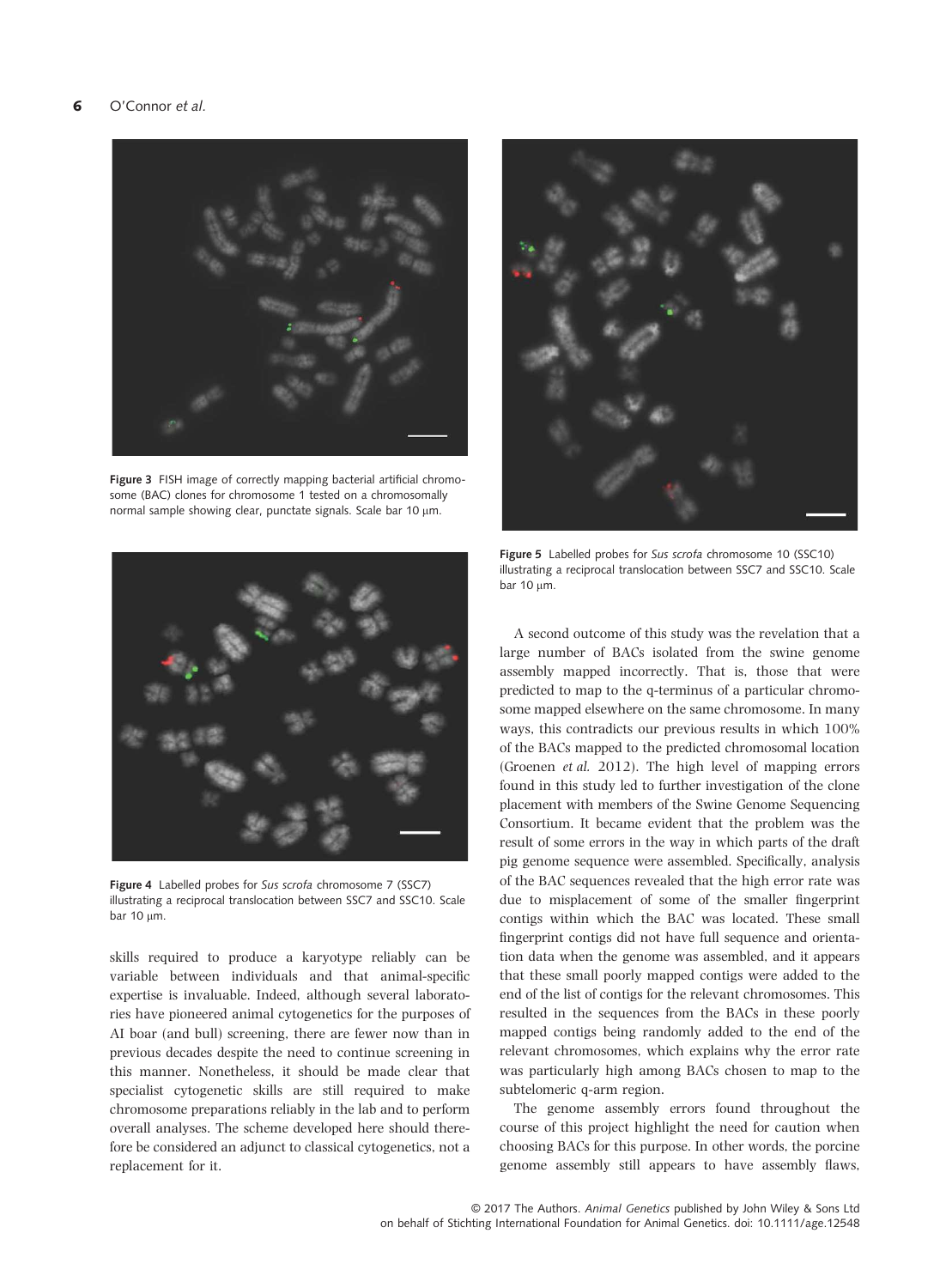|  |                                      | Table 2 Correctly mapping subtelomeric bacterial artificial chromosomes (BACs) for each porcine chromosome arm as revealed by fluorescence |  |  |  |  |  |  |
|--|--------------------------------------|--------------------------------------------------------------------------------------------------------------------------------------------|--|--|--|--|--|--|
|  | <i>in situ</i> hybridisation (FISH). |                                                                                                                                            |  |  |  |  |  |  |

| Arm<br>Chromosome |   | Clone name   | Chromosome | Arm | Clone name   |  |
|-------------------|---|--------------|------------|-----|--------------|--|
|                   | D | CH242-248F13 | 10         | q   | CH242-517L16 |  |
|                   |   | CH242-151E10 | 11         | n   | PigE-211E21  |  |
|                   |   | PigE-8G19    | 11         |     | CH242-239O11 |  |
| 2                 |   | CH242-294F6  | 12         |     | PigE-253K5   |  |
| 3                 |   | PigE-168G22  | 12         |     | PigE-124G15  |  |
| 3                 |   | CH242-315N8  | 13         |     | PigE-197C11  |  |
| 4                 |   | PigE-131J18  | 13         |     | PigE-179J15  |  |
| 4                 |   | PigE-85G21   | 14         |     | PigE-137C12  |  |
| 5                 |   | PigE-74P10   | 14         |     | PigE-167E18  |  |
| 5                 |   | CH242-63B20  | 15         |     | PigE-90C11   |  |
| 6                 |   | PigE-238J17  | 15         |     | CH242-170N3  |  |
| 6                 |   | CH242-510F2  | 16         | n   | PigE-149F10  |  |
|                   |   | PigE-52L22   | 16         |     | CH242-42L16  |  |
|                   |   | CH242-103I13 | 17         |     | CH242-70L7   |  |
| 8                 |   | PigE-2N1     | 17         |     | CH242-243H19 |  |
| 8                 |   | PigE-118B21  | 18         |     | PigE-253N22  |  |
| 9                 |   | CH242-65G4   | 18         |     | PigE-202111  |  |
| 9                 |   | CH242-411M8  | X          |     | CH242-19N1   |  |
| 10                |   | CH242-451I23 | X          |     | CH242-305A15 |  |



Figure 6 Bacterial artificial chromosome (BAC) clones for Sus scrofa chromosome 5 (SSC5; (p-arm labelled in FITC and q-arm labelled in Texas Red) showing a translocation between SSC 5 and 6. Despite the suboptimal chromosome preparation the translocation is clearly visible. Scale bar 10 µm.

despite being initially considered to be one of the best assembled. These assembly errors are particularly apparent when looking at structural rearrangements and should be taken into consideration when planning future FISH mapping exercises, both for BACs in the pig genome and when investigating the genomes of other animal species (e.g. cattle, sheep). The errors highlighted in this paper have been passed on to the Swine Genome Sequencing



Figure 7 Chromosome paints for Sus scrofa chromosome 5 (SSC5) FITC) and SSC6 (Texas Red) illustrating the cryptic translocation that had been previously undetectable from the karyotype. Scale bar 10 µm.

Consortium, and the results will be incorporated in an improved pig genome assembly due to be released in 2016. With the rapid expansion in the number of newly sequenced animal genomes being published, along with corresponding BAC libraries for many, the possibility of assembly errors should be an important consideration for future similar studies.

Now that a full set of porcine subtelomeric probes has been identified and applied in the manner described, screening efficiency can be improved by allowing the analysis of the full chromosomal complement on one slide. Given the nature of translocations and their impact on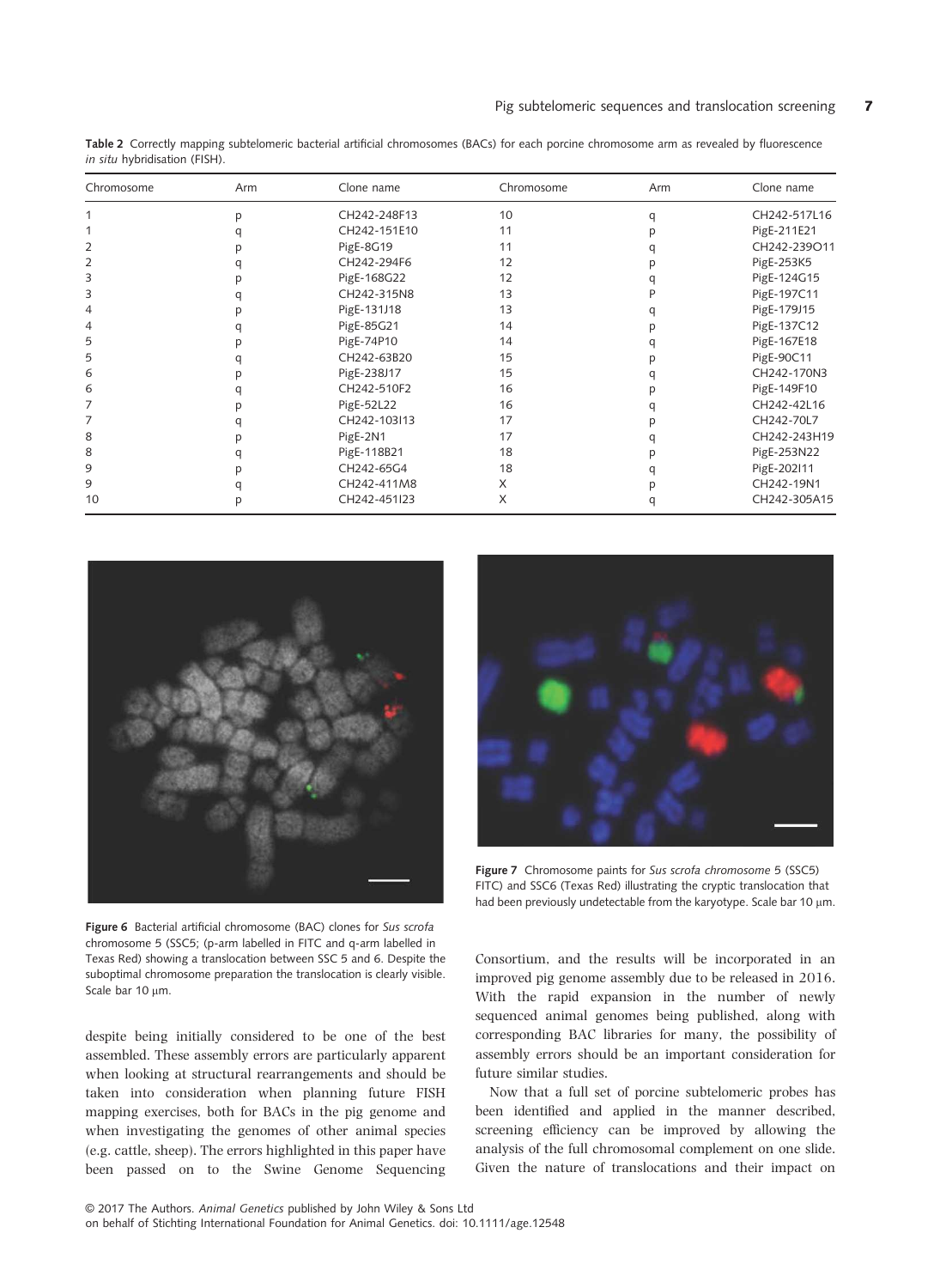#### 8 O'Connor et al.

fertility in pigs, the simple, rapid identification of (cryptic or otherwise) translocations will facilitate the detection and subsequent removal of affected animals from the breeding population at an early stage. This has the potential to lead to long-term improved productivity and delivering meat products in a more cost-effective and environmentally friendly way to a growing population. The widespread use of artificial insemination and the large market for superior boar semen being sold to both small- and large-scale pig breeding operations suggests that improvements in productivity impact not just the large commercial breeders but also the smaller farmers for whom reduced wastage may be more critical.

Finally, the application of these subtelomeric FISH probes for translocation screening is not necessarily limited to screening for translocations in pigs. Artificial insemination is also widely used in cattle breeding, with a high premium placed on bull semen of superior genetic merit. With sufficient alterations (i.e. incorporating cattle subtelomeric BACs), the device could be adapted to this and other species. In addition, the increasingly widespread use of embryo transfers in cattle would suggest that the cow and the bull should both be screened for chromosomal translocations. In fact, the cattle karyotype is more difficult to analyse reliably because of a diploid number of 60, largely made up of similar-sized acrocentric chromosomes. The cattle karyotype therefore lends itself to the use of a FISH-based screening approach such as is described here, as does the largely acrocentric sheep karyotype  $(2n = 54)$ . Lessons regarding genome assembly learnt from this exercise would suggest that a cautionary approach be taken when identifying BACs for this purpose and that a combined *in silico* and experimental approach is crucial in the development of similar tools.

#### Conclusions

The FISH-based translocation screening technique developed in this study is a powerful and reliable approach to translocation screening with great potential to be adapted to other species. Development of this method also resulted in the identification of errors in the pig genome assembly, the resolution of which will be of benefit to the pig genome community.

#### Acknowledgements

The authors would like to thank Alan Mileham for his help with initial concept development and Edward Sutcliffe for his assistance with blood samples. The work was funded by a Knowledge Transfer Partnership grant awarded to DK Griffin and Cytocell [https://connect.innovateuk.org/web/](https://connect.innovateuk.org/web/ktp) [ktp](https://connect.innovateuk.org/web/ktp). The funder provided support in the form of salaries for GF, but did not have any additional role in the study design,

data collection and analysis, decision to publish or preparation of the manuscript.

#### Competing interests statement

Martin Lawrie, Richard Frodsham and Gothami Fonseka are employees of Cytocell Ltd; Grant Walling is an employee of JSR Genetics. Both companies could, in theory, profit from publication of this manuscript. Rebecca O'Connor, Darren Griffin and Alan Archibald declare no conflict of interests except in that they have collaborated with these companies to generate successful co-funded grant applications. At time of writing, the device described above is now a commercial product marketed by Cytocell.

All institutional and national guidelines for the care and use of laboratory animals were followed. ALA was supported by BBSRC (BB/J004235/1, BB/I025328/1, BB/ M011461/1).

#### References

- Anderson S.I., Lopez-Corrales N.L., Gorick B. & Archibald A.L. (2000) A large fragment porcine genomic library resource in a BAC vector. *Mammalian Genome* 11, 811–4.
- BPEX. (2014) *The BPEX Yearbook 2013-14*. BPEX, Agriculture and Horticulture Development Board. Kenilworth, England.
- Bruinsma J. (2003) *World Agriculture: Towards 2015/2030: An FAO Perspective*. Earthscan, London.
- Dawson A.J., Putnam S., Schultz J., Riordan D., Prasad C., Greenberg C.R., Chodirker B.N., Mhanni A.A. & Chudley A.E. (2002) Cryptic chromosome rearrangements detected by subtelomere assay in patients with mental retardation and dysmorphic features. *Clinical Genetics* 62, 488–94.
- Ducos A., Berland H.-M., Bonnet N., Calgaro A., Billoux S., Mary M., Garnier-Bonnet A., Darré R. & Pinton A. (2007) Chromosomal control of pig populations in France: 2002–2006 survey. *Genetics Selection Evolution* 39, 583–97.
- Ducos A., Revay T., Kovacs A. *et al.* (2008) Cytogenetic screening of livestock populations in Europe: an overview. *Cytogenetic and Genome Research* 120, 26–41.
- Gadea J. (2005) Sperm factors related to *in vitro* and *in vivo* porcine fertility. *Theriogenology* 63, 431–44.
- Gadea J., Sellés E. & Marco M.A. (2004) The predictive value of porcine seminal parameters on fertility outcome under commercial conditions. *Reproduction in Domestic Animals* 39, 303–8.
- Gibbons N.J., Evans C. & Griffin D.K. (2003) Learning to karyotype in the university environment: a computer-based virtual laboratory class (KaryoLab) designed to rationalize time for the tutor/ researcher and to encourage more students to engage in cytogenetics. *Cytogenetic and Genome Research* 101, 1–4.
- Groenen M.A.M., Archibald A.L., Uenishi H. *et al.* (2012) Analyses of pig genomes provide insight into porcine demography and evolution. *Nature* 491, 393–8.
- Gustavsson I. (1988) Standard karyotype of the domestic pig. *Hereditas* 109, 151–7.
- Gustavsson I. (1990) Chromosomes of the pig. *Advances in Veterinary Science and Comparative Medicine* 34, 73–107.